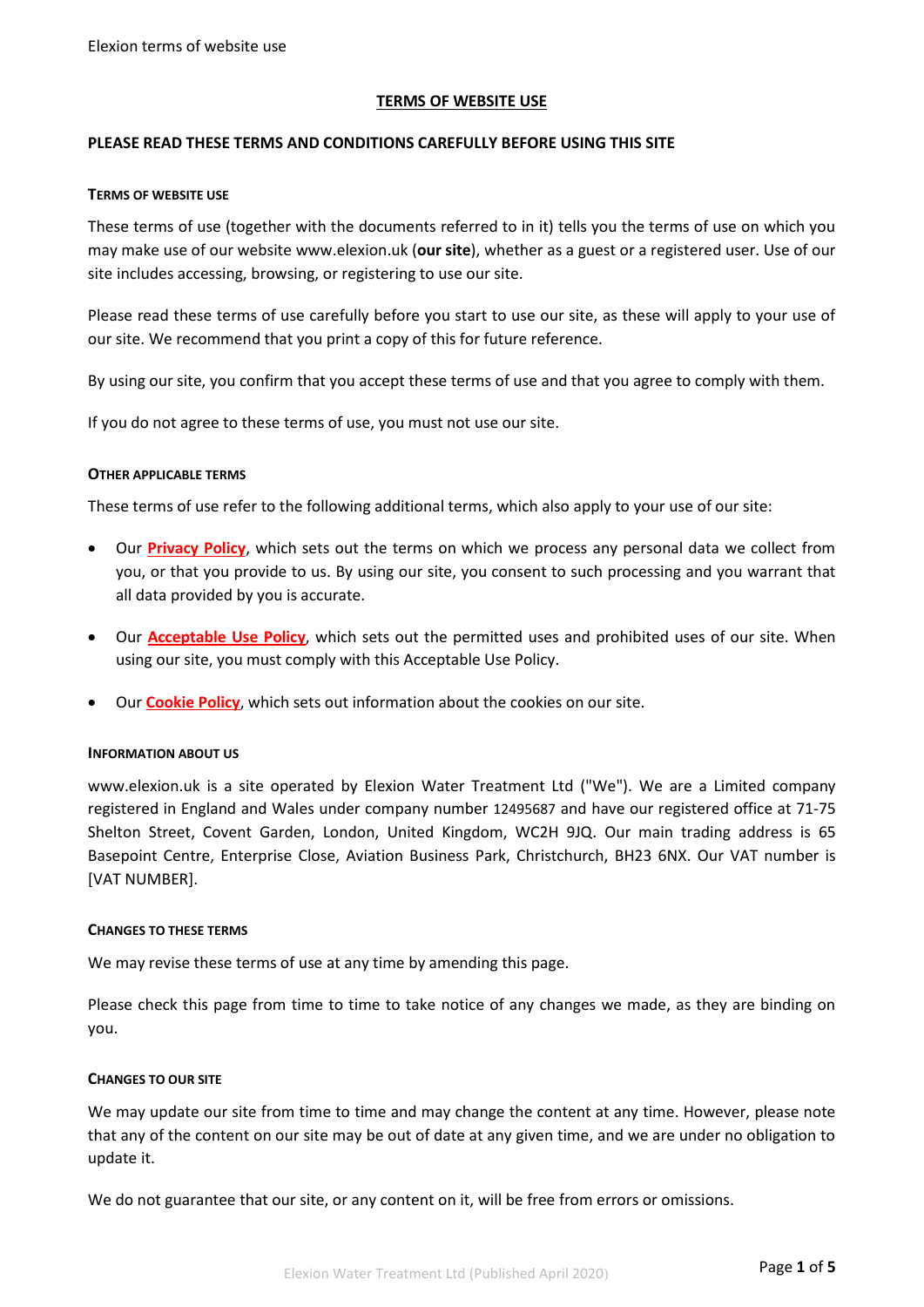### **ACCESSING OUR SITE**

Our site is made available free of charge.

We do not guarantee that our site, or any content on it, will always be available or be uninterrupted. Access to our site is permitted on a temporary basis. We may suspend, withdraw, discontinue or change all or any part of our site without notice. We will not be liable to you if for any reason our site is unavailable at any time or for any period.

You are responsible for making all arrangements necessary for you to have access to our site.

You are also responsible for ensuring that all persons who access our site through your internet connection are aware of these terms of use and other applicable terms and conditions, and that they comply with them.

Our site is directed to people residing in the United Kingdom. We do not represent that content available on or through our site is appropriate or available in other locations. We may limit the availability of our site or any service or product described on our site to any person or geographic area at any time. If you choose to access our site from outside the United Kingdom, you do so at your own risk.

### **INTELLECTUAL PROPERTY RIGHTS**

We are the owner or the licensee of all intellectual property rights in our site, and in the material published on it. Those works are protected by copyright laws and treaties around the world. All such rights are reserved.

You may print off one copy, and may download extracts, of any page(s) from our site for your personal use and you may draw the attention of others within your organisation to content posted on our site.

You must not modify the paper or digital copies of any materials you have printed off or downloaded in any way, and you must not use any illustrations, photographs, video or audio sequences or any graphics separately from any accompanying text.

Our status (and that of any identified contributors) as the authors of content on our site must always be acknowledged.

You must not use any part of the content on our site for commercial purposes without obtaining a licence to do so from us or our licensors.

If you print off, copy or download any part of our site in breach of these terms of use, your right to use our site will cease immediately and you must, at our option, return or destroy any copies of the materials you have made.

## **NO RELIANCE ON INFORMATION**

The content on our site is provided for general information only. It is not intended to amount to advice on which you should rely. You must obtain professional or specialist advice before taking, or refraining from, any action on the basis of the content on our site.

Although we make reasonable efforts to update the information on our site, we make no representations, warranties or guarantees, whether express or implied, that the content on our site is accurate, complete or up-to-date.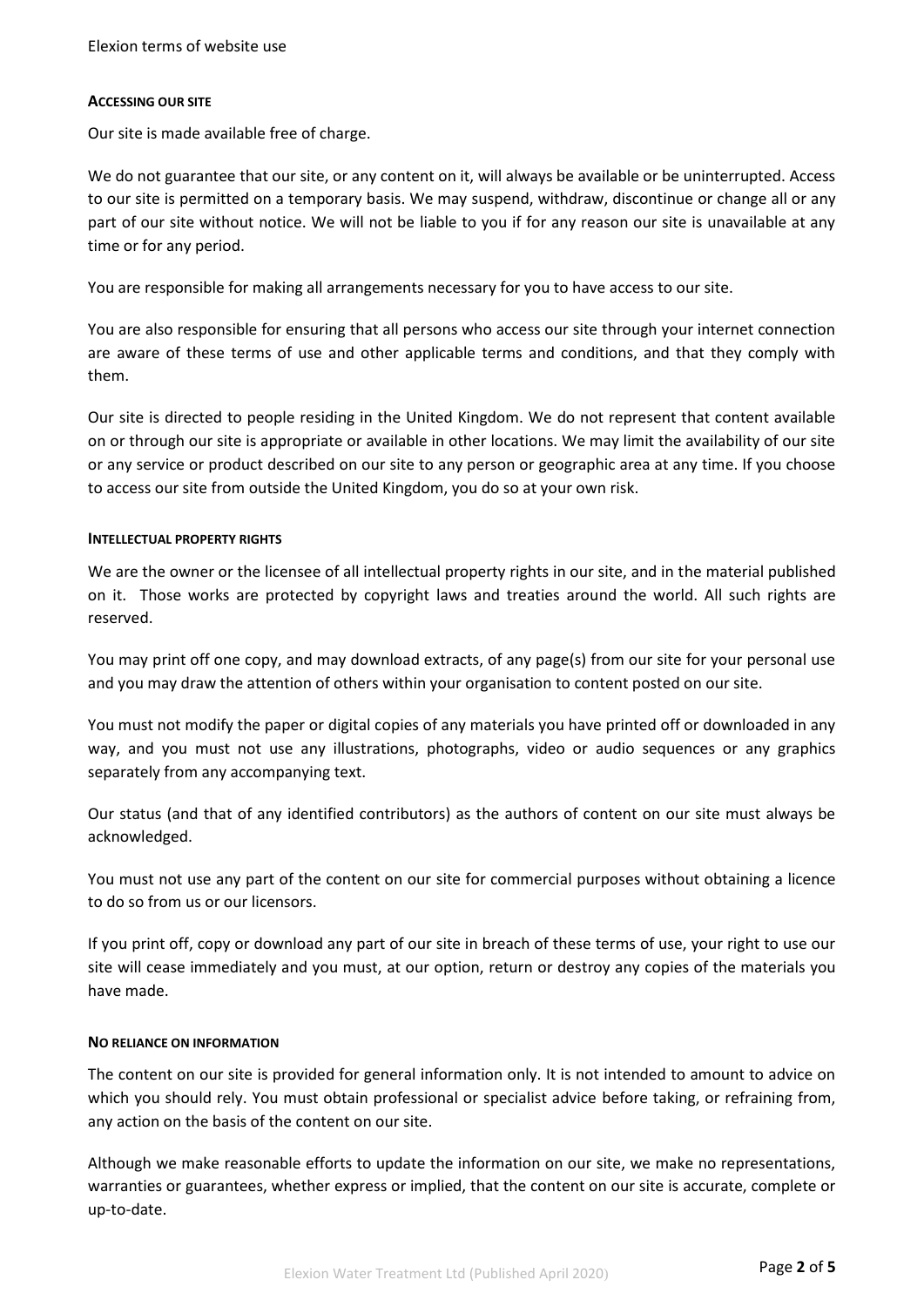### **LIMITATION OF OUR LIABILITY**

Nothing in these terms of use excludes or limits our liability for death or personal injury arising from our negligence, or our fraud or fraudulent misrepresentation, or any other liability that cannot be excluded or limited by English law.

To the extent permitted by law, we exclude all conditions, warranties, representations or other terms which may apply to our site or any content on it, whether express or implied.

We will not be liable to any user for any loss or damage, whether in contract, tort (including negligence), breach of statutory duty, or otherwise, even if foreseeable, arising under or in connection with:

- use of, or inability to use, our site; or
- use of or reliance on any content displayed on our site.

If you are a business user, please note that in particular, we will not be liable for:

- loss of profits, sales, business, or revenue;
- business interruption;
- loss of anticipated savings;
- loss of business opportunity, goodwill or reputation; or
- any indirect or consequential loss or damage.

If you are a consumer user, please note that we only provide our site for domestic and private use. You agree not to use our site for any commercial or business purposes, and we have no liability to you for any loss of profit, loss of business, business interruption, or loss of business opportunity.

We will not be liable for any loss or damage caused by a virus, distributed denial-of-service attack, or other technologically harmful material that may infect your computer equipment, computer programs, data or other proprietary material due to your use of our site or to your downloading of any content on it, or on any website linked to it.

We assume no responsibility for the content of websites linked on our site. Such links should not be interpreted as endorsement by us of those linked websites. We will not be liable for any loss or damage that may arise from your use of them.

Different limitations and exclusions of liability will apply to liability arising as a result of the supply of any goods by use to you, which will be set out in our **Terms and conditions of sale**.

## **UPLOADING CONTENT TO OUR SITE**

Whenever you make use of a feature that allows you to upload content to our site, or to make contact with other users of our site, you must comply with the content standards set out in our **Acceptable Use Policy**.

You warrant that any such contribution does comply with those standards, and you will be liable to us and indemnify us for any breach of that warranty. If you are a consumer user, this means you will be responsible for any loss or damage we suffer as a result of your breach of warranty.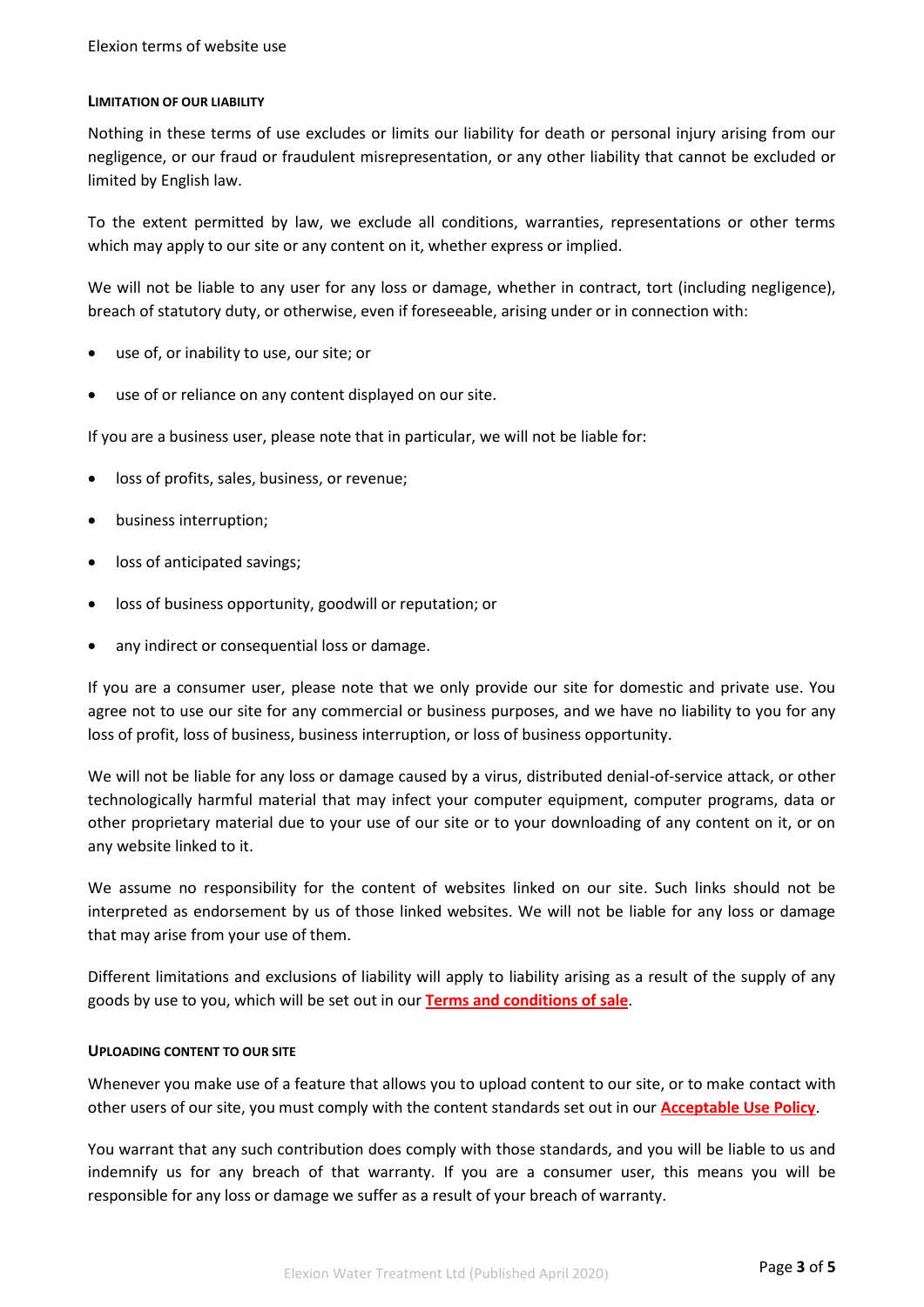Any content you upload to our site will be considered non-confidential and non-proprietary. You retain all of your ownership rights in your content, but you are required to grant us and other users of the Site a limited licence to use, store and copy that content and to distribute and make it available to third parties. The rights you license to us are described in the next paragraph (Rights you licence).

We also have the right to disclose your identity to any third party who is claiming that any content posted or uploaded by you to our site constitutes a violation of their intellectual property rights, or of their right to privacy.

We will not be responsible, or liable to any third party, for the content or accuracy of any content posted by you or any other user of our site.

We have the right to remove any posting you make on our site if, in our opinion, your post does not comply with the content standards set out in our **Acceptable Use Policy**.

The views expressed by other users on our site do not represent our views or values.

You are solely responsible for securing and backing up your content.

## **RIGHTS YOU LICENCE**

When you upload or post content to our site, you grant the following licenses:

- A worldwide, non-exclusive, royalty-free, transferable licence to use, reproduce, distribute, prepare derivative works of, display, and perform that content in connection with the services provided by our site and across different media and to promote the site or services; and
- A worldwide, non-exclusive, royalty-free, transferable licence to allow third parties to use the content for their purposes.

We will only ever use your materials to carry out your instructions to us – unless, very exceptionally, a court or other regulator orders us to disclose them.

## **VIRUSES**

We do not guarantee that our site will be secure or free from bugs or viruses.

You are responsible for configuring your information technology, computer programmes and platform in order to access our site. You should use your own virus protection software.

You must not misuse our site by knowingly introducing viruses, trojans, worms, logic bombs or other material which is malicious or technologically harmful. You must not attempt to gain unauthorised access to our site, the server on which our site is stored, or any server, computer or database connected to our site. You must not attack our site via a denial-of-service attack or a distributed denial-of service attack. By breaching this provision, you would commit a criminal offence under the Computer Misuse Act 1990. We will report any such breach to the relevant law enforcement authorities, and we will co-operate with those authorities by disclosing your identity to them. In the event of such a breach, your right to use our site will cease immediately.

## **LINKING TO OUR SITE**

You may link to our home page, provided you do so in a way that is fair and legal and does not damage our reputation or take advantage of it.